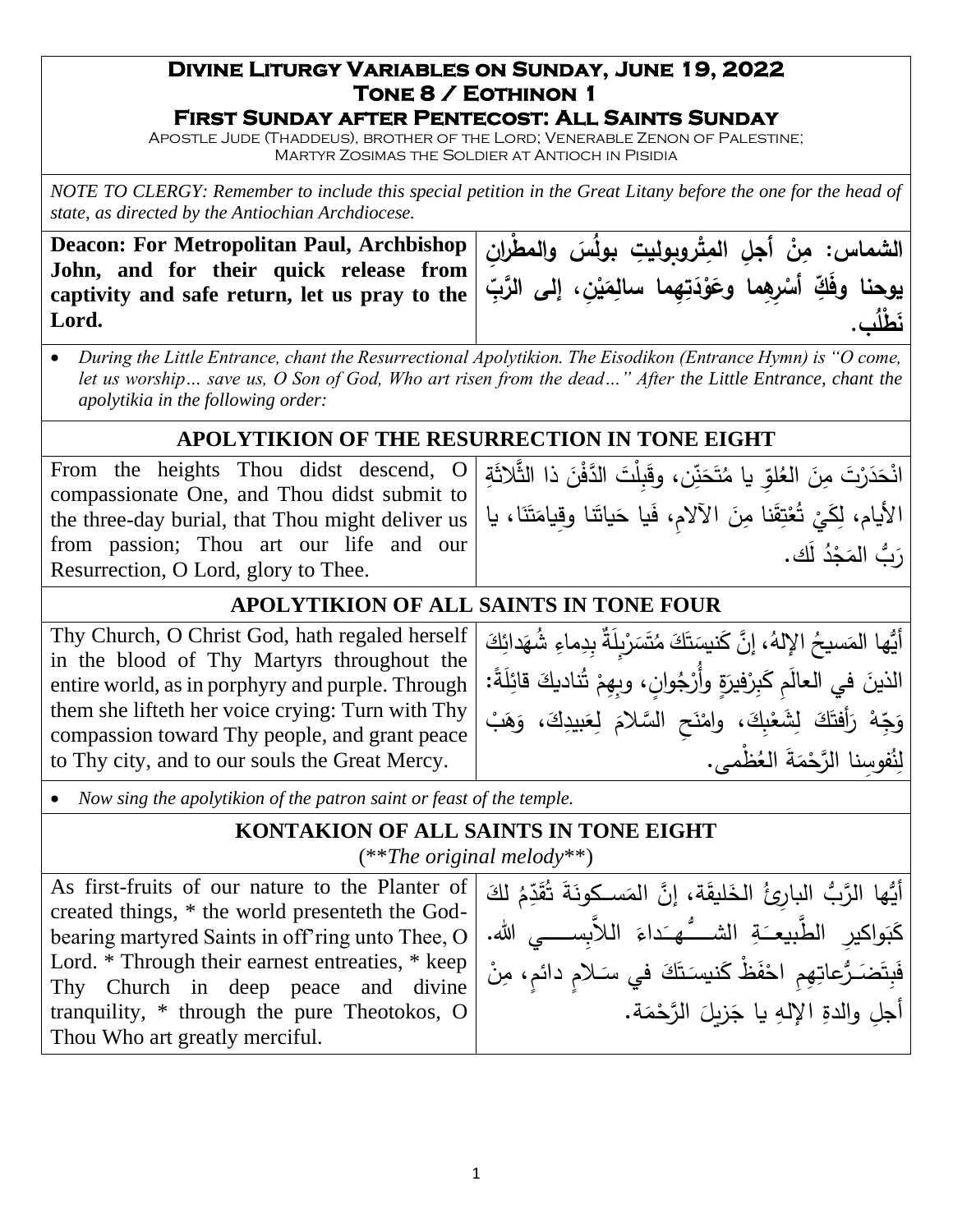#### **THE EPISTLE OF ALL SAINTS SUNDAY**

#### *God is wondrous in His saints. In the churches, bless ye God.* **The Reading from the Epistle of St. Paul to the Hebrews. (11:33-12:2)**

Brethren, all the saints through faith subdued kingdoms, worked righteousness, obtained promises, stopped the mouths of lions, quenched the power of fire, escaped the edge of the sword, from weakness were made strong, became mighty in war, and turned to flight armies of the aliens. Women received their dead by resurrection, and others were tortured, not accepting their deliverance, that they might obtain a better resurrection. And others suffered mocking and scourging, and even chains and imprisonment. They were stoned, they were sawn asunder, they were tempted, they were slain with the sword; they went about in skins of sheep and goats, being destitute, afflicted, tormented (of whom the world was not worthy), wandering in deserts and mountains, and in dens and caves of the earth. And all these, having obtained a witness through their faith, did not receive the promise, since God had foreseen something better for us, that apart from us they should not be made perfect. Therefore, since we are surrounded by so great a cloud of witnesses, let us also lay aside every weight, and sin which does so easily beset us, and let us run with patience the race that is set before us, looking to Jesus the Author and Perfecter of our faith.

يسيه، ِ د ِ في <sup>ق</sup> ُ َو ٌُب <sup>ه</sup> َجي ه في المَجامِعِ باركِوا الله. فَصْلٌ مِنْ رِسالَةِ القِدِّيسِ بولُسَ الرَّسولِ إلى **العِ ب ِ ارنيين. ْ** يا إِخْوَة، إِنَّ القِدِّيســــينَ، بِالإِيمانِ قَهَروا المَمالِكَ،<br>م َ  $\epsilon$ ـَـٰ ةِ، إِنَّ القِدِّ وَعَمِلُوا البِرَّ ، وَنالوا المَواعِدَ، وَسَــدّوا أَفواهَ الأُسُـــود.<br>مَحْمَدُهُ مِسْسًا ا<br>ا .<br>. َ .<br>ا ا<br>ا َ دِّ السَّيفِ، وَتَقَوَّوا مِن <u>َ</u> َ وَأَطفَأُوا حِدَّةَ النَّارِ وَنَجَوا مِن حَدِّ َ -<br>⊱ َ ضُــعفٍ، وَصِـــاروا أَشِــدّاءَ في الحَربِ، وَكَسَــروا َ َ َ مُعَسكَراتِ الأَجانِبِ. وَأَخَذَت نِساءٌ أَمواتَهُنَّ بِالقِيامَةِ،<br>مُعَسكَراتِ الأَجانِبِ. وَأَخَذَت نِساءٌ أَمواتَهُنَّ بِالقِيامَةِ، ا<br>ا َ ْ وَعُذِّبَ آخَرُونَ بِتَوتيرٍ الأَعْضــــاءِ وِالضَّــــربِ، وَلَمْ ْ َ ْ يَقْبَلُوا بِالنَّجاةِ لِيَحْصَـلُوا عَلَى قِيامَةٍ أَفضَـل. وَآخَرُونَ َ َ َ :<br>ا ذاقوا المُزعَ والجَلدَ والقُيودَ أَيضًــــا والسِّـــجنَ. وَرُجِموا<br>. **∶** َ <u>َ</u> دِّ السَّـيفِ، وَسَـاحوا في ً<br>أ َ وَنُشِــروا وامتُحِنوا وَماتوا بِحَدِّ َ <u>ء</u><br>. ْ جُلِودِ غَنَمٍ وَمَعَزٍ وَهُم مُعْوَزِونَ مُضَايَقُونَ مَجْهُودُون. َ <u>ٔ</u> ً<br>ٌ <u>َ</u> َ ْ وَلَم يَكُنِ العالَمُ مُســـتحِقًّا لَهُمْ، فَكانوا تائِهينَ في الْبَراري والجِبالِ والمَغاوِرِ وَكُهوفِ الأَرض. فَهَؤلاءِ ءِ<br>ِ ا<br>ا  $\triangleleft$ ْ كُلُّهُمْ مَشْهودًا لِّهُمْ بِالإِيمانِ لَمْ يَنالوا المَوْعِد. لأَنَّ اللَّهَ ْ ْ ْ ا<br>ا .<br>با َ  $\overline{\phantom{0}}$ سَـبَقَ فَنَظَٰرَ لَٰنا شَـيئًا أَفضَــلَ، أَنْ لا يَكمُلوا بِدونِنا.<br>حَمَّــٰ فَنَظَّرَ لَٰنا شَــيئًا أَفضَــلَ، أَنْ لا يَكمُلوا بِدونِنا. َ  $\ddot{=}$ .<br>ا مِن ةِ ال َّسككككككككككحا ِ و ِ ذ ه ُ ثل ِبنا مِ ُ ِل ُحد ا إذ ي ً أَيضكككككككككك ُ َحن ن َ ف َ ى<br>ئا الشُّهودِ فَلنُلقِ عَنّا كُلَّ ثِقَلٍ وكُلَّ خَطيئَةٍ مُحيطَةٍ بِنا، ة<br>م <u>م</u> **ٔ** وَلِنُســابِقْ بِالصَّــبْرِ في الجِهادِ الذي أَمامَنا، ناظِرِينَ ْ .<br>ا ً<br>ً َسوع. ي هِ ِ ل ِ إلى رَئِيسِ الإِيمانِ وَمُكَمِّ َ

# **THE GOSPEL OF ALL SAINTS SUNDAY**

**The Reading from the Holy Gospel according to St. Matthew. (10:32-33, 37-38; 19:27-30)** The Lord said to His disciples, "Everyone who acknowledges Me before men, I also will acknowledge before my Father Who is in heaven; but whoever denies Me before men, I also will deny before My Father Who is in heaven. He who loves father or mother more than Me is not

فصلٌ شريفٌ من بشارة القديس مَتَّى الإنجيليِّ<br>مسابق **ى اإلنجيلي البشيِر الطاهر ِ والتلميذ .** .<br>-قالَ الزَّبُّ لِتَلاميذِهِ، كُلُّ مَنْ يَعْتَرِفُ بي قُدَّامَ النّاسِ،<br>تَعْمَدُ مُسَطِّعَةٍ ْ ْ أَعْتَرِفُ أَنا بِهِ قُدّامَ أَبي الذي في السَّــماواتِ. وَمَن<br>. يُنكِرُني قُدّامَ النّاسِ، أُنكِرُهُ أَنا قُدّامَ أَبي الـذي في<br>. السَّـــمــاوات. مَن أَحَـبَّ أَبَـا أَو أَمَّـا أَكثَرَ مِنّي فَلا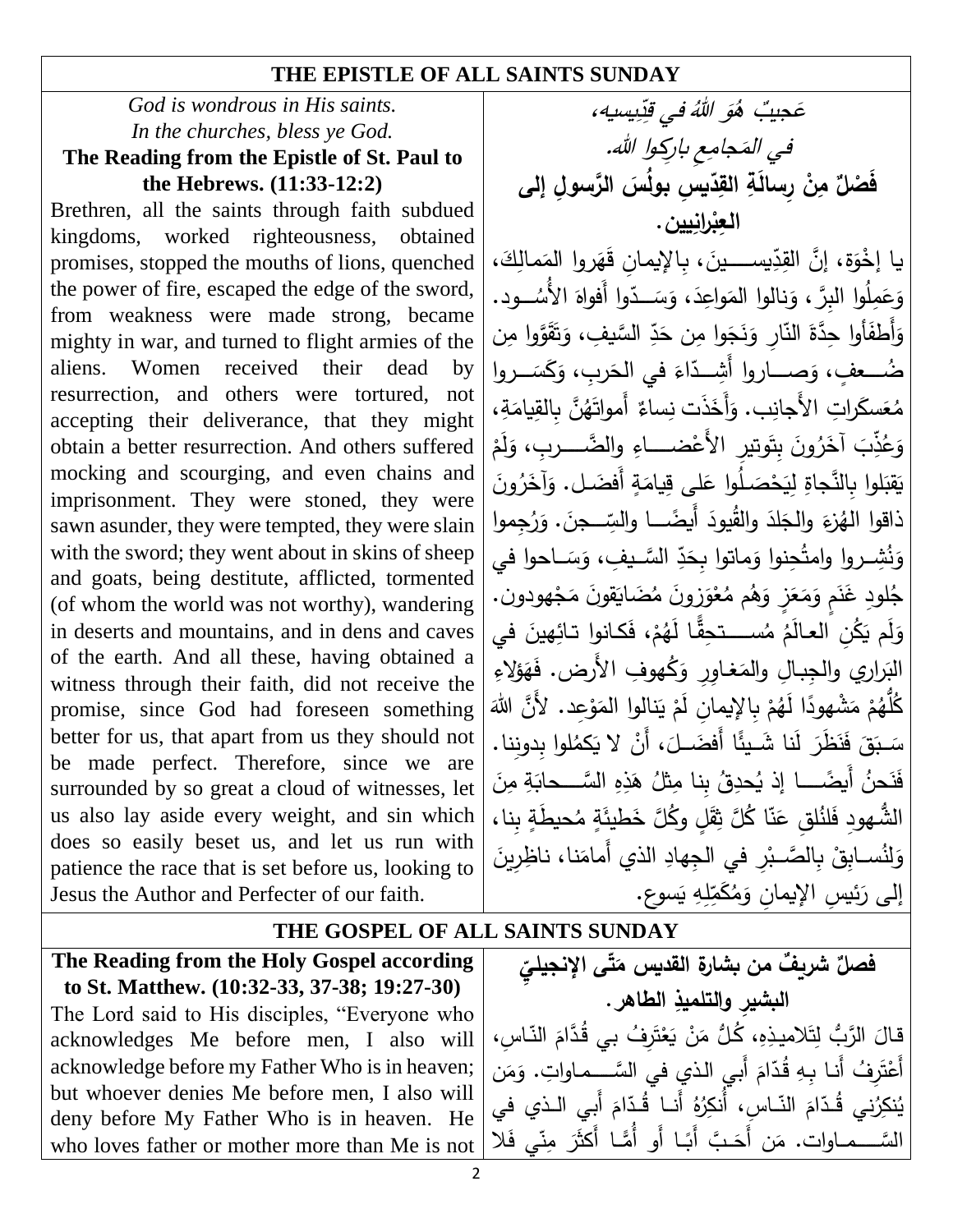worthy of Me; and he who loves son or daughter more than Me is not worthy of Me; and he who does not take his cross and follow Me is not worthy of Me." Then Peter said in reply, "Lo, we have left everything and followed Thee. What then shall we have?" Jesus said to them, "Truly, I say to you, in the New World, when the Son of Man shall sit on His glorious throne, you who have followed Me will also sit on twelve thrones, judging the twelve tribes of Israel. And every one who has left houses or brothers or sisters or father or mother or wife or children or lands, for My Name's sake, will receive a hundred fold, and inherit eternal life. But many that are first will be last, and the last first."

يَســـتَحِقُّني، وَمَن أَحَبَّ ابنَـا أَو بِنتَـا أَكثَرَ مِنّي فَلا َ ์<br>. ً<br>ً َ َ يَستَحِقُّني. وَمَن لا يَأْخُذُ صَليبَهُ وَيَتبَعُني فَلا يَستَحِقُّني.<br>يَهْ <u>َ</u>  $\ddot{•}$ َبَا<br>ا َ َ َ ׇ֓֡<u>֓</u> َ َ <u>َ</u> فَأَجابَ بُطرِسُ وَقالَ لَهُ: هُوَذا نَحنُ قَد تَرَكْنا كُلَّ شَبِيءٍ َ َ  $\overline{\phantom{0}}$ َ **∶** <u>ہ</u> َ وَتَبِعناكَ، فَماذا يَكونُ لَنا؟ ۖ فَقالَ لَهُم يَسوعُ: الحَقَّ أَقولُ<br>َ  $\overline{a}$ .<br>ا َ َ َ َ لَكُمْ، إِنَّكُمْ أَنتُمُ الذينَ تَبِعْتُموني في جيلِ التَّجديدِ، مَت*ى*<br>-ْ ْ ْ اً<br>ا  $\frac{1}{\sqrt{2}}$ ر<br>ءَ **ٔ** جَلَسَ ابْنُ البَشَــرِ عَلـى كُرسِـــيِّ مَجدِهِ، تَجلِســونَ أَنتُم<br>أَضَاء البَاسُ البَشَــرِ  $\overline{a}$ **:** ً<br>ً َ .<br>.  $\overline{\phantom{0}}$ أَيضًـا عَلى اثنَي عَشَرَ كُرسِيًّا تَدينونَ أَسباطُ إسرائيلَ ۔<br>ا َ َ الاَثنَي عَشَـــرَ . وَكُلُّ مَن تَرَكَ بُيوتًا أَو إخْوَةً أَو أَخَواتٍ<br>يَسْمَعُ يَسْمُدُ فَيَسْمَدُ وَجَمَعَ الْمَرْضَةِ فَي مَسْمَدَتِ الْمَوْقَةِ أَو أَخَواتٍ نا<br>پ ٔ ءِ<br>ِ َ َ أَو أَبَّـا أَو أَهَـا أَو امرَأَةً أَو أَولادًا أَو حُقولاً مِن أَجـلِ َ اســــمي، يَأخُذُ مِئَةَ ضِـــــعفٍ، وَيَرِثُ الحَياةَ الأَبَدِيَّة. ؘ<br>֚ َ َ .<br>ا َ ۔<br>۔<br>۔ وَكَثيرونَ أَوَّلونَ يَكونونَ آخِرين، وَآخِرونَ يَكونونَ<br>أَ  $\ddot{ }$  $\ddot{ }$ َ أََّولين.

#### **KOINONIKON (COMMUNION HYMN) OF ALL SAINTS IN TONE EIGHT**

Rejoice in the Lord, O ye righteous; praise is Rejoice in the Lord, O ye righteous; praise is | الجَّابَعِجوا أَيُّها الصِــدّيقونَ بالرَّبّ. لِلْمُسْــتَقيمينَ يَنْبَغي

<u>َ</u>ـٰ  $\overline{\phantom{a}}$ ِبِّ. لِلْمُسْـتَقيمينَ يَنْبَغي ْ <u>آ</u> .<br>با ֡<u>֚</u>ׇׇ֖֖֚֚֡ َ التَّ َ س بيح. ه للو ييا. ِ <u>ّ</u>

#### **THE DISMISSAL**

**Priest:** May He Who rose from the dead, Christ our true God, through the intercessions of His allimmaculate and all-blameless holy Mother; by the might of the Precious and Life-giving Cross; by the protection of the honorable Bodiless Powers of Heaven; at the supplication of the honorable, glorious Prophet, Forerunner and Baptist John; of the holy, glorious and alllaudable apostles; of our father among the saints, John Chrysostom, archbishop of Constantinople, whose Divine Liturgy we have now celebrated; of the holy, glorious and right-victorious Martyrs; of our venerable and God-bearing Fathers; *of Saint N., the patron and protector of this holy community*; of the holy and righteous ancestors of God, Joachim and Anna; **of the Apostle Jude (Thaddeus), brother of the Lord; Venerable Zenon of Palestine; and** 

**الكاهن:** ن قيقي، يا م نا الح ُ إله ُ سككككيح ها الم ُ أي ن مِ قام .<br>-َ َ ا<br>۔ مُ بينِ الأمواتِ، بِشَفاعاتِ أُمِّكَ الكُلِّيَّةِ الطَهارَةِ والبَريِثَة َ ل َ َ مِنْ كُلِّ عَيْبٍ**؛** وبقُدْرةِ الصَــــــليبِ الكَريمِ المُحْييِ؛<br>. <u>ٔ</u> ْ َ وبِطِلْبـاتِ القُوّاتِ السَــــمـاوِيَّـةِ المُكَرَّمَـةِ العـادِمَـةِ ا<br>ا ا<br>ا َ ً<br>ب يِّ الكَريمِ الســــــــابِقِ المَجيدِ يوحَنّـا َ َ  $\cdot$ الأجْســــــادِ<mark>؛ وال</mark>نَبِيِّ َ .<br>ا سِّــينَ المُشَــرَّفِينَ الرُّسُـــلِ الجَديرينَ<br>مُستَدَّ ֪֪֪֪֪֪֧֧֪֪֪֪֪֪֪֪֪֪֪֪֪֪֪֦֚֚֚֚֚֝֝֝֝֝֩֩֩֓֝֬֝֝֝֝ .<br>ا َ  $\frac{1}{2}$ المَعْمَدانِ ؛ والقديسِّب<br>مُسك ْ ِ į ِّدِّيْسِينَ يُوْحَنَّا الْذَهَبِيِّ ى<br>ئا َ <u>ٔ</u> .<br>-**ٔ** بِكُلِّ مَديح؛ وَأَبِينَا الْجَلِيلِ فِي الْقِدِّيْسِينَ يُوْحَنَّا الْذَهَبِيِّ<br>م َ َ الْفَمِ رَئِيسِ أَسَـاقِفَةِ الْقسطنطينيَّة، كاتِبِ هَذِهِ الخِدْمَةِ<br>-ً<br>ٌ ا<br>أ َةِ َ ريف الشككككك ك داءِ ه الشككككك ك ُّ جيدِين الم يسككككك كين د ، والق ِ قين ِ أَل ت ُ الم  $\epsilon$ <u>َ</u> ا<br>ا .<br>-<u>َ</u> <u>َ</u> بالظَفَرِ ؛ وآبائِنا الأَبْرارِ المُتَوَشِّحينَ بالله؛ ؛ *والقدّيسِ* .<br>-َ ْ ِ (كق) (فُلان، فُلانة) شَفِيْعِ(كّ) وَحامي(كّ) هَذِهِ *نَّسة؛* والقدِّيسَيْن الصدِّي َ ق *الرَّعِيَّةِ المُقَدَّسة؛* والقِدِّيسَيْنِ الصدِّيقَيْنِ جَدَّي المسيح الإلهِ، يواكيمَ وحنَّة**؛ والرَسُــــــولِ تَدَّاوسَ أَخي الرَّبِ،**  $\ddot{\phantom{0}}$ ٔ<br>با Ä دِّيسَيْنِ الصدِّ **ال** َ د ِ الق **ا زوِسُُُُُُُ م ، وال َّشُُُُُُُهيدِ َ**  والنَّارِ زِي<u>نونَ الفِلَسْسطِينيِّ</u> **ْ**